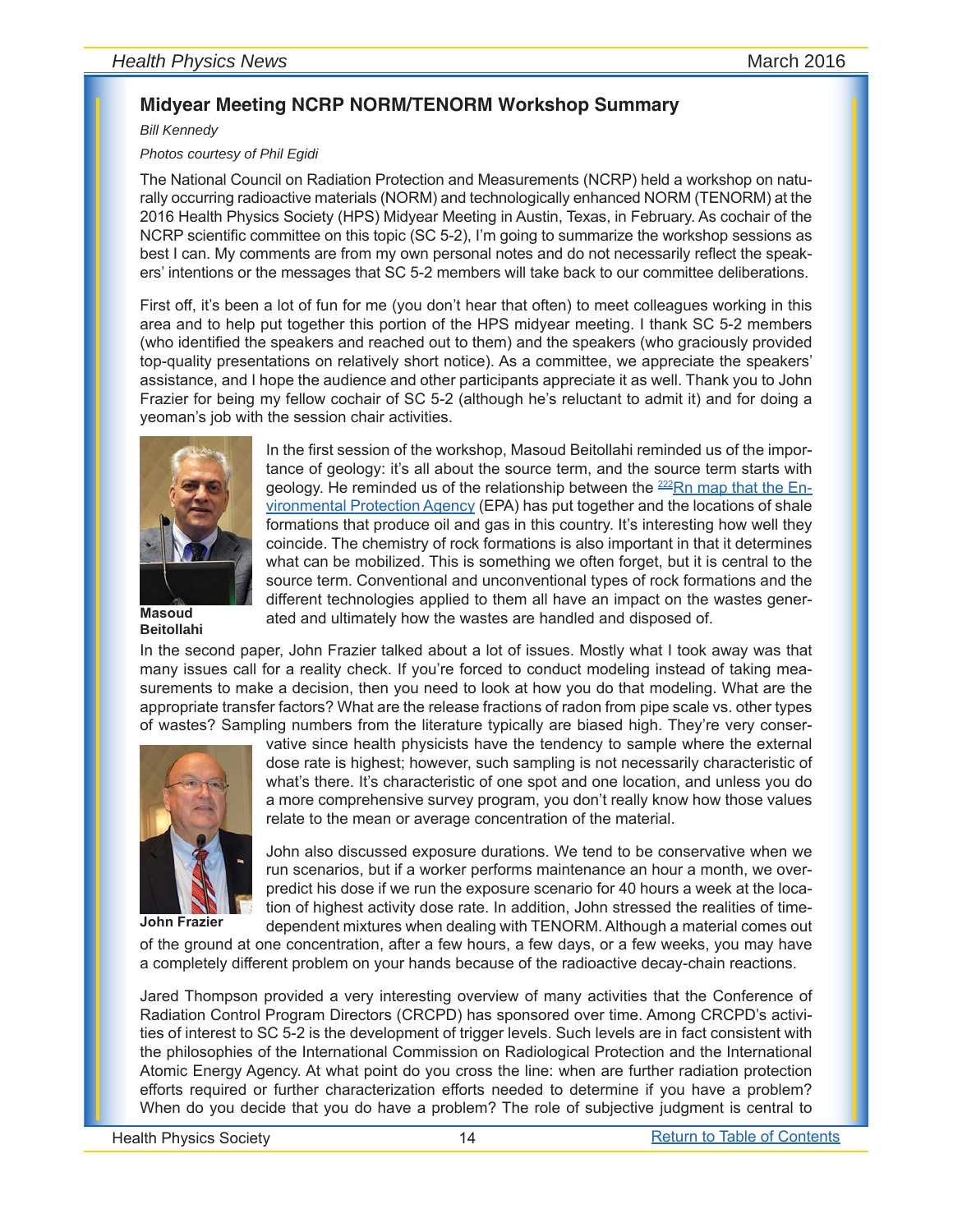## *Health Physics News* Match 2016



**Jared Thompson**



**Dan Shank**



**Maricio Escobar**



**Dave Allard**



understanding all of this. He reminded us that regulators may wear one hat as regulators, another as advisors, and a third when interacting with public interest groups. You have to consider the entire audience when you make subjective judgments so that you can communicate your decisions successfully across all issues and to all stakeholders.

Jared also said that we need to look at TENORM more broadly—beyond the oil and gas industry. If we have compartmentalized our thinking too finely, we may miss problems in some areas and may in fact make life worse for some industries. He stressed the need for training so that people know what they're dealing with and what they're looking for.

In the second session, we had two papers on litigation. Dan Shank gave us a history of NORM litigation starting with pipe scale and its associated issues. Dan explained that after many years of litigation and appeals, the jury verdict was upheld and damages of over \$112 million were affirmed, which opened the floodgates for further litigation. Everybody sees a successful lawsuit and wants to be part of it. He stressed that the points of law are not always clear. It's not that somebody got cancer—it's that somebody was afraid they might get cancer, and this becomes a valid legal argument. The compensation may be based on fear and not reality.

Maricio Escobar gave the second talk on litigation issues. He discussed the 15 states that have regulations on NORM and TENORM. We learned that most state regulations converged on operational and public limits that are largely con-sistent with [10 CFR 20](http://www.nrc.gov/reading-rm/doc-collections/cfr/part020/) and with the 0.25/0.75 mSv (EPA's 25/75 mrem) criteria in terms of public protection. But we also learned that states vary widely in their concentration and dose limits, resulting in much confusion. While each state has a rationale for its limits, the differences are again something SC 5-2 is taking to heart. Is there a scientific basis that can unify and create harmony among these disparate regulations in different states? Such unity would not just improve public health regulation, but would also improve how industry handles NORM/ TENORM in this country.

Dave Allard's study in Pennsylvania covered TENORM from soup to nuts, and the SC 5-2 members will have to break down all the steps that Dave took and review all of the results that Dave got. His study started with defining measurement and monitoring schemes, developing basic data quality objectives, deciding how they're implemented, and ensuring data control and ended up with performing statewide surveys to collect the data, obtaining modeling support, and making decisions on how to use the data, how to interpret them, and ultimately how they might feed the regulatory process. Dave is immersed in these processes daily, as will be SC 5-2. It's a benchmark study that I think will be a cornerstone consideration for SC 5-2 going forward.

In the third session, Janet Johnson talked about the Colorado experience. Colorado is a unique state in that it allows disposal of NORM in Resource Conservation and Recovery Act (RCRA) landfills, but limits the concentrations of NORM and where it can go. The issue of generators determining waste concentrations is paramount in this industry. The credibility of the whole disposal system depends on how much rigor the generator uses to define the waste. Another big issue is decay to equilibrium. Use of grab samples compared to other means of characterizing waste streams is a concern. Health physicists often struggle to communicate the difficulties of using portable or handheld dose-rate instruments to characterize waste, especially when the measurement nomenclature varies. **Janet Johnson**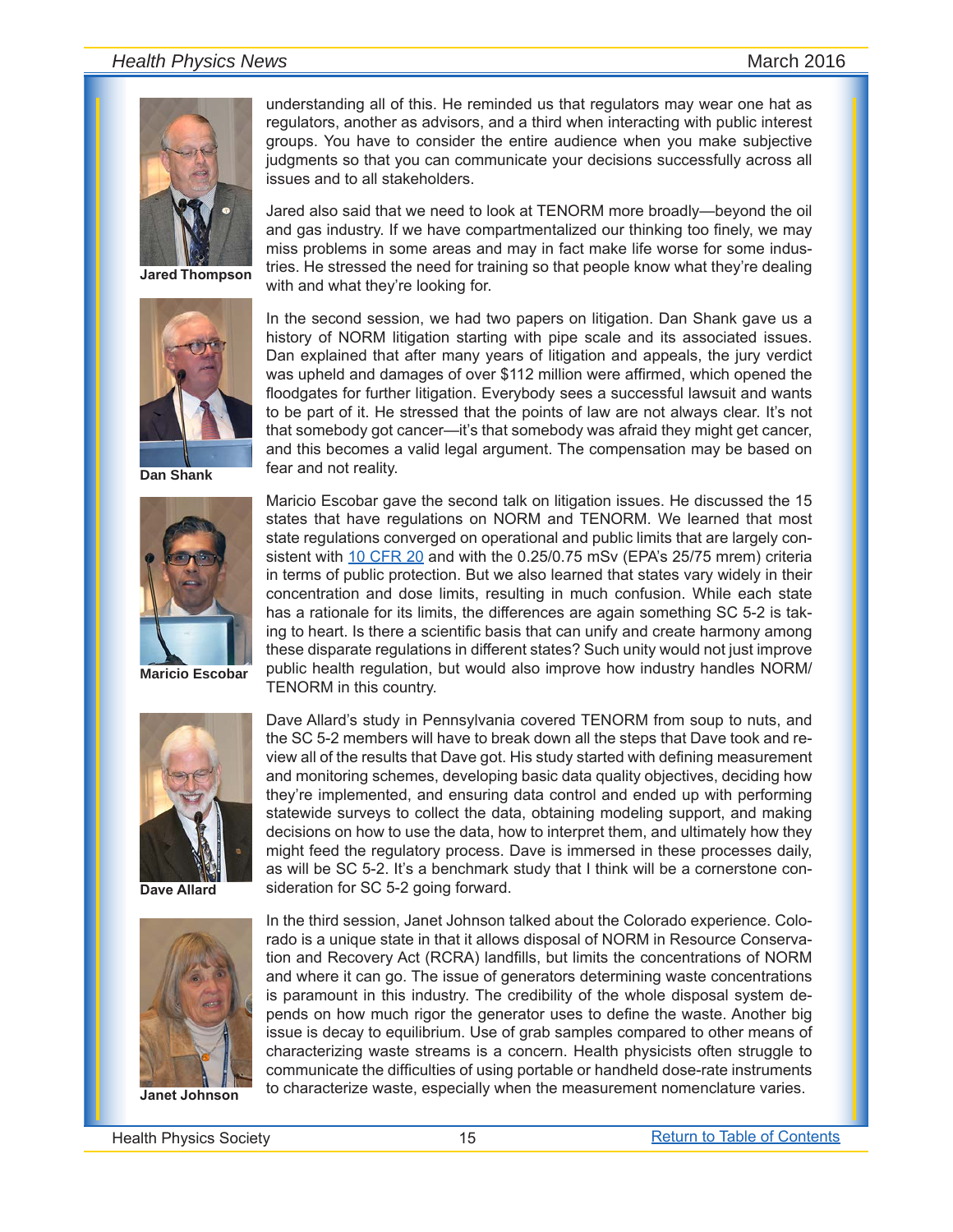## *Health Physics News* March 2016

Art Rood talked about his experience looking at waste-disposal issues and reviewed several fundamental principles. He provided overviews of concentration ranges from different types of waste and reminded us that, again, single-point measurements may not be very useful in overall characterization of waste streams, considering the potential variability of those streams. Radon emanation rates from pipe scale have been measured and are known to be roughly a factor of 10 less than emanation rates from other waste forms like uranium mill tailings or other mine tailing waste. This



**Art Rood**

is a sobering thought because we accept the fact that radon is important but, depending on the waste form, we have to remember that emanation rates may be different and the magnitude of that problem may vary.

Art also discussed exposure pathway analysis. He gave a very good overview of how it's done, why it's done, when it should be done, and how the results should be interpreted. He reviewed some of Andy Lombardo's and Dave Allard's work in Pennsylvania, highlighting the significant conclusions with respect to who's exposed by which pathway when and how important those exposures are to making waste-disposal decisions. He reminded us again that while it's necessary to meet waste acceptance criteria developed in terms of dose rates to workers

and people, we need also to understand the waste volume as well as concentration when doing postclosure and siting analysis for any waste-disposal facility. If you have an industrial or sanitary landfill that has only 10% of the waste coming from a NORM source, it's really not legitimate to do a bounding calculation that has a million cubic meters of waste with a very thin cap. You need to tailor and understand the kinds of siting analyses that are realistic.



**Allen McArthur**



**Joe Weismann**



**Andy Lombardo**

Next up, Allen McArthur taught us an outstanding history lesson. NORM discovery, NORM action—he included everything from the early 1980s through present day. Numerous countries were involved; this isn't just a problem in the United States—it's global. I found it interesting that there were similar responses around the world as people discovered they had a problem. They identified <sup>210</sup>Pb and other radionuclides as the important contributors, looked internationally for guidance, and found that they needed a radiation specialist to help them sort through, measure, and understand the situation. Oftentimes the situation was resolved by getting a radiation professional involved, either on staff or through a consultation program, to make sure procedures, records, and operations were maintained with public safety as the goal.

In the fourth and final session, Joe Weismann started off looking at waste acceptance criteria. His company supports facilities across the United States. As we saw, they have a variety of waste acceptance criteria depending on the type of facility, the state it's in, how the facility is operated, and the types of waste NORM they receive. Idaho was a very interesting test case that laid out possibilities for other states and how we might look at disposal. I think Joe made the statement that there's plenty of disposal capacity in the country today, but that's true only if all of the waste has been identified for disposal.

We all give Andy Lombardo kudos for his role in the comprehensive study that was conducted in Pennsylvania: collecting data, analyzing the data, and understanding and interpreting those data. As a pathway modeler for over 40 years and one of the individuals who developed the mathematical formulations for [RESRAD](https://web.evs.anl.gov/resrad/) (a computer model that estimates radiation doses and risks from residual radioactive materials), I took delight in everything Andy said because it was exactly my experience over the years. Andy advised us to consider not running just one simulation, but running multiple simulations, asking questions, and using Monte Carlo analyses to try to understand results and the potential variability of the results. So many of Andy's statements resonated with me. For example, if you run a 1,000-year analysis and the answer is zero, it could be because the peak is at 1,010 years or 1,100 years. In reviewing previous per-